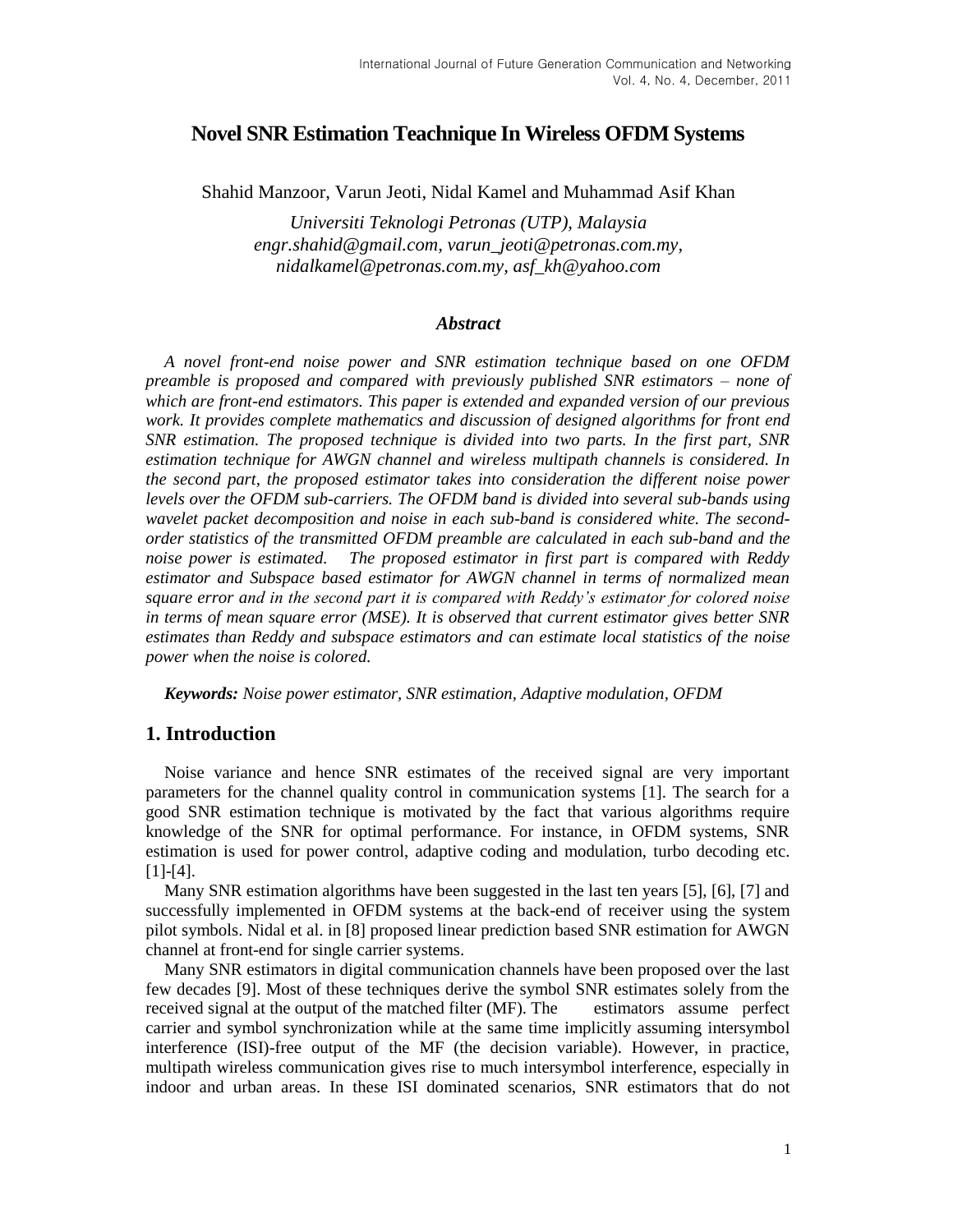presume ISI-free reception are highly desirable [10], [11]. There are several other SNR measurement methods which can be found in [12] and reference listed therein.

According to best knowledge of author there is no work done at front end of the receiver for multicarrier systems. In contrast to other SNR estimators, the proposed technique operates on data collected at the front-end of the receiver, imposing no restriction on ISI. This will improve the SNR estimates in severe ISI channels and also help to extend the implementation of SNR estimators towards systems that require SNR estimates at the input of the receiver. One such application is antenna diversity combining, where at least two antenna signal paths are communicably connected to a receiver. The combiner can use the SNR estimates obtained for each antenna signal to respectively weight each signal and thereby generate a combined output signal.

In many SNR estimation techniques, noise is assumed to be uncorrelated or white [20, 21]. But, in wireless communication systems, where noise is mainly caused by a strong interferer, noise is colored in nature.

This paper is expanded version of our previous work in which a front-end noise power and SNR estimator for the white noise as well as for colored noise in OFDM system is proposed [18, 19]. The algorithm is based on the two-identical-halves property of time synchronization preamble used in some OFDM systems. The proposed technique is divided into two parts. First part explains SNR estimation technique for AWGN channel. In the second part, the proposed estimator is takes into consideration the different noise power levels over the OFDM sub-carriers. The OFDM band is divided into several sub-bands using wavelet packet. The second-order statistics of the transmitted OFDM preamble are calculated in each subband and the noise power is estimated. Therefore, the proposed approach estimates both local (within smaller sets of subcarriers) and global (over all sub- carriers) SNR values.

The remainder of the paper is organized as follows. Section 2 describes the SNR estimation algorithms used to compare with the proposed SNR estimation technique. In Section 3 we discuss the formulation of proposed technique. In section 4 we discussed the results of the proposed techniques. Section 5 concludes the paper.

## **2. SNR Estimation Algorithms**

The two back-end SNR estimators, the Reddy estimator [5], and subspace based estimator [1], are used for comparison in this work and discussed below.

#### **2.1 Reddy SNR Estimation**

In this method, channel estimation is performed in the first realization of the channel using pilot symbols, and this estimate is used to estimate the signal noise power. The suggested method can be used for an Additive White Gaussian Noise (AWGN) channel and for color dominated channel, in which the noise power varies across the frequency spectrum.

The system model is described in the frequency domain, where a signal is transmitted to obtain the estimated channel frequency response after which the instantaneous noise power mean square is determined. The transmitted signal includes white noise which is added by the channel. This is modeled in the frequency domain by the equation:

$$
Y_m(k) = X_m(k)H_m(k) + W_m(k)
$$
\n(1)

where

 $X_m(k)$  = Transmitted signal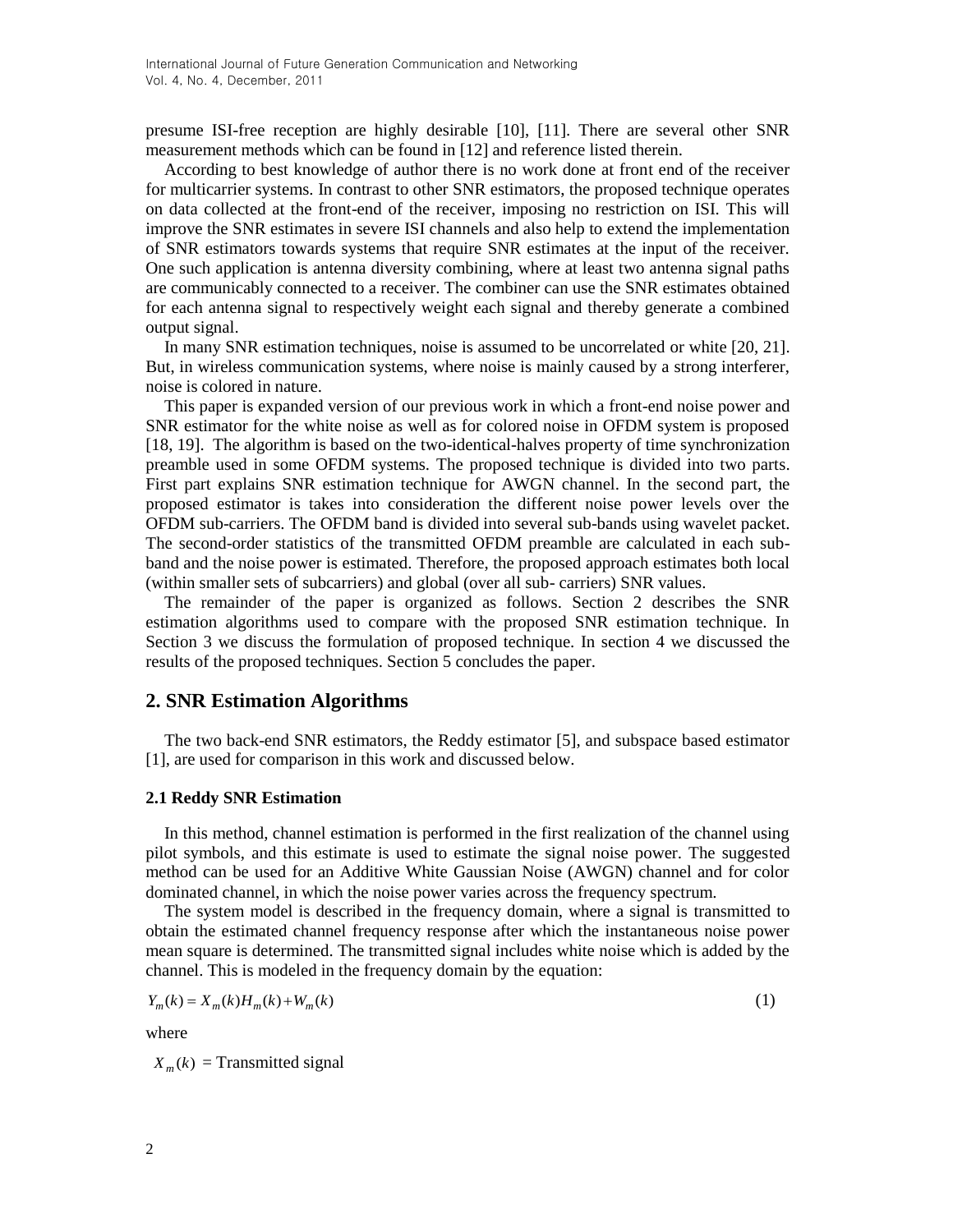$Y_m(k)$  = Received signal

 $W_m(k)$  = Channel white noise

The channel frequency response is estimated by transmitting preamble and performing division in the frequency domain of the received signal by the transmitted signal. When performing the division, the effect of noise is ignored. The pilot symbols are then used as the transmitted signal and the received signal in the pilot sub-carriers is used for the received signal and the estimated transfer function inserted in the equation to determine the noise power estimate. The noise power estimation is measured by finding the difference between the noisy received signal and the noiseless signal.

$$
E_m(k) = \left| Y_m(k) \hat{X}_m(k) + \hat{H}_m(k) \right|^2
$$
 (2)

The difference between the actual and estimated channel frequency response is the channel estimation error.

In this technique, noise power estimates for overall OFDM subcarriers as well as noise power estimates for noise variation within the transmission bandwidth (colored noise) are derived. In this work averaging across several OFDM symbols as well as averaging across OFDM subcarriers is proposed for reliable SNR estimates. For the noise power estimation of colored noise, the whole OFDM data is divided (i.e. the total number of sub-carriers) into sub-bands (i.e. to a set of subcarriers). If the number of sub-carriers in each sub-band is  $k$ , then the number of sub-bands will be  $N/k$ . Then, the absolute square of the instantaneous noise estimates in each sub-band are averaged,

$$
\hat{\sigma}_{N_m}^2(j) = \frac{1}{k} \sum_{l=1}^k \hat{\sigma}_{N_m}^2(l) \qquad 1 \le j \le N/k \tag{3}
$$

where  $\hat{\sigma}_{N_m}^2(j)$  is the estimated noise power in the  $j^{\text{th}}$  sub-band.

Using the knowledge of channel estimates, signal power over each sub-band is estimated as

$$
\hat{P}_s(j) = \frac{1}{k} \sum_{l=1}^k |Y_m(l)|^2
$$
\n(4)

where  $\hat{P}_s(j)$  is the estimated signal power in the  $j^{th}$  sub-band.

Having knowledge of noise power estimates and signal power estimates in each sub-band, the SNR is computed as

$$
\hat{SNR}(j) = \frac{\hat{P}_s(j)}{\hat{\sigma}_{N_m}^2(j)}\tag{5}
$$

where  $S\hat{N}R(j)$  is the estimated value of actual SNR in the  $j^{th}$  sub-band. In this work averaging across several OFDM symbols as well as averaging across OFDM subcarriers is proposed for reliable SNR estimates.

#### **2.2. Subspace Based SNR Estimation**

The second algorithm uses statistical analysis and represents the channel model in terms of a subspace defined by the number of propagation multipaths, which is the dimension of the observation vector that satisfies the Minimum Descriptive Length (MDL) criteria described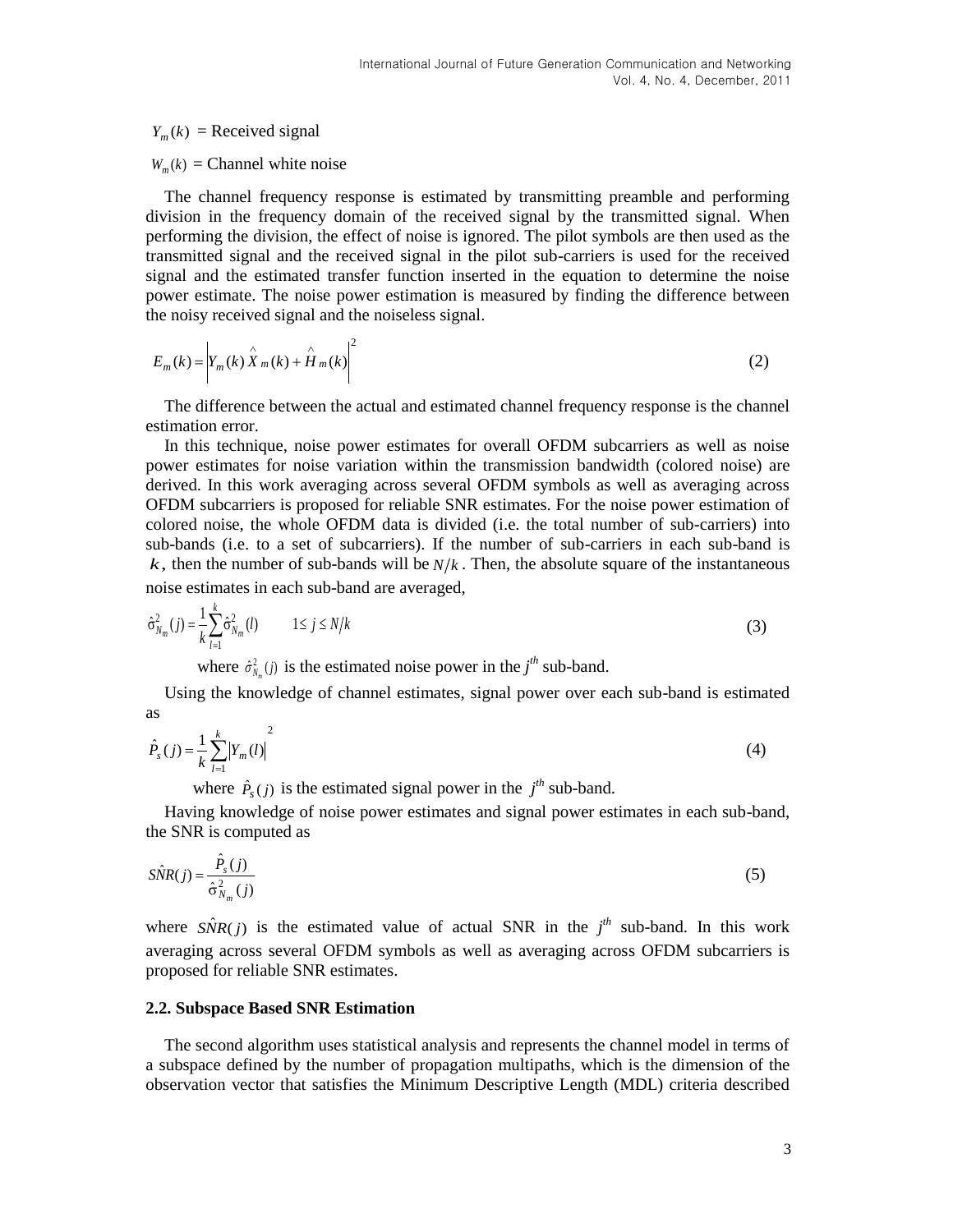in [13]. Each of the paths  $(L)$  is modeled as a Gaussian process with varying time delays  $(\tau)$ and path gains, expressed by the equation for channel impulse response:

$$
h(t,\tau) = \sum_{l=1}^{L} h_l(t)\delta(t-\tau_l)
$$
\n(6)

The observation vector is defined as the signal received which is modeled as the maximum number of superimposed multipath signals ( *k* ). The MDL criteria is used to search for estimate of the number of multipath  $(L)$  by finding the value of  $k$  that minimizes the MDL, which is the partitioning of the observation vector into subspace [13]. The correlation matrix of observation vector is decomposed into its eigenvalues and eigenvectors, where the correlation matrix ( *R* ) is

$$
R = W_p E(h_l \cdot h_l^H) W_p^H
$$
 (7)

where

 $W_p$  = FFT matrix of pilot symbols

 $h_l$  = channel impulse response for l-th multipath

 $\left(\cdot\right)^{H}$  = Hermitian conjugate matrix transpose

 $P = \text{pilot symbol index}$   $P \in \{1, 2...M\}$ 

 $M =$  number of pilot symbols

The eigenvalues of R when arranged in descending order of magnitude give an indication of the subspace. The smallest  $M - L$  eigenvalues are equal to the noise variance. The estimation of the correlation matrix is done using the channel frequency response by assuming a noiseless channel and averaging it across *K* OFDM symbols. The search for *L* is done by performing iterations of the MDL function:

$$
MDL(k) = -K(M-k)\log\left[\frac{\prod_{i=k+1}^{M} \lambda_i^{1/(M-k)}}{\prod_{i=k+1}^{M} \lambda_i^{1/(M-k)}}\right] + \frac{1}{2}k(2M-k)\log(K)
$$
\n(8)

The channel is characterized as a wide sense stationary uncorrelated process, which describes the random characteristics of the channel in which the first and second moments do not change with time. The probability density functions of the noise in each of the multipaths are uncorrelated because each of the paths is independent.

The assumptions made are that the channel has a guard interval which is greater than the channel delay spread and that the channel is quasi- stationary. This refers to the assumption made that the noise does not change within each OFDM symbol. This can also be extended to a few consecutive OFDM symbols, therefore assuming a constant noise in a block of symbols.

The signal to noise ratio (SNR) during the *i*<sup>th</sup> OFDM symbol is:

$$
\rho = \frac{\sum_{i=1}^{L} |h_i(iT_s)|^2}{\sigma_N^2} \tag{9}
$$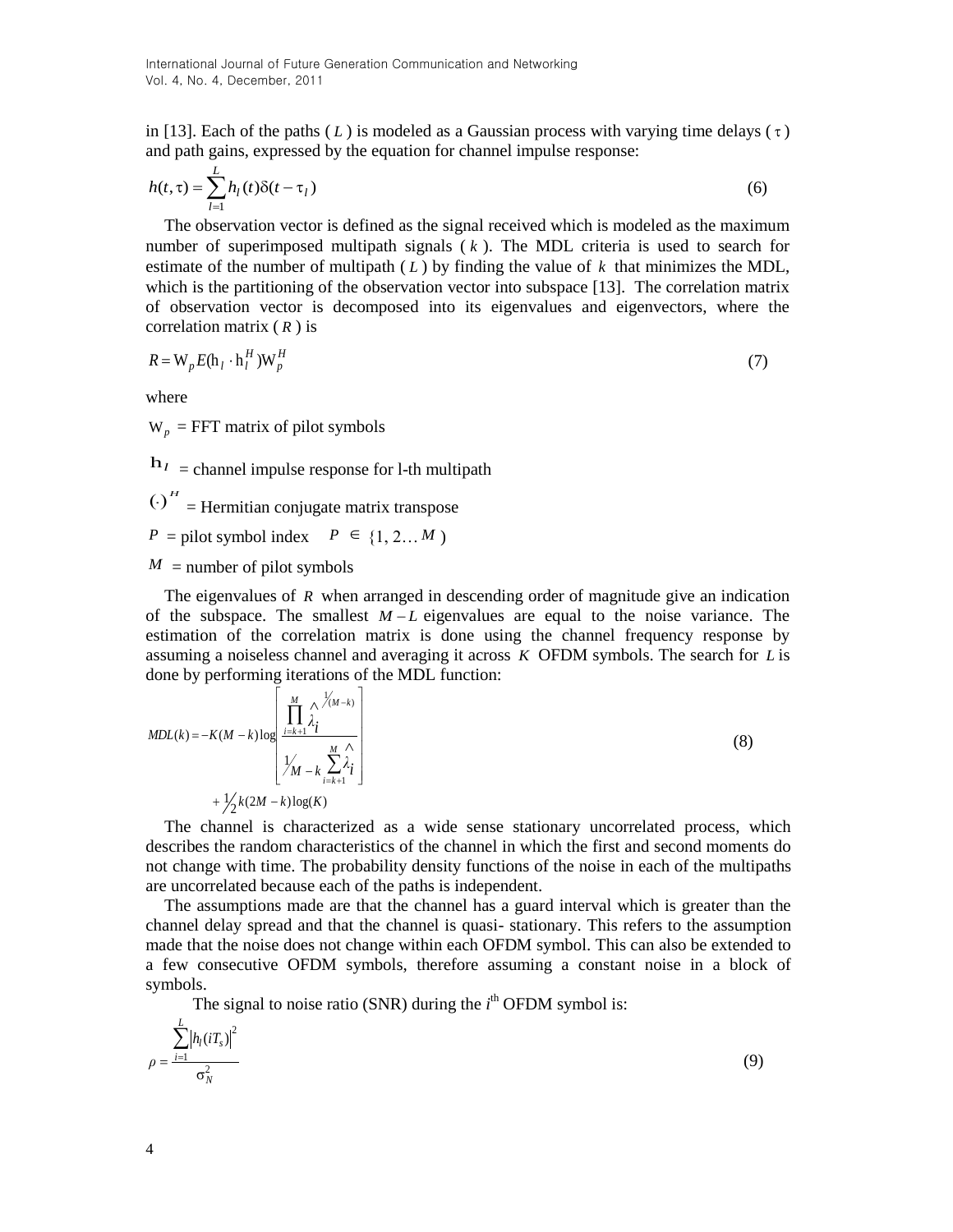where

 $\sigma_N^2$  = noise variance

 $\sum^L$  $=$ *i*  $\left( \frac{h_l}{i} \right)^2$  = Channel power 1

The transmitted channel power is assumed to be unity and this is scaled down by the channel. This estimator makes use of minimum 20 OFDM symbols to provide better SNR estimates.

## **3. Proposed SNR Estimation Technique**

The proposed front-end SNR estimator utilizes only one OFDM symbol to give better SNR estimates. The estimator makes use of two-identical-half property of time synchronization preamble used in OFDM systems and proposed by Schmidl et, al. [14]. The proposed technique is divided into two parts. The first part is the front-end SNR estimation technique for AWGN channel and multipath channels (Rayleigh & Rician ) using white noise scenario. The second part is the extension of first part for noise power estimation of colored noise using wavelet-packet based filter bank analysis of the noise.

### **3.1 First Part: Front-End Noise Power and SNR Estimation Technique for AWGN Channel and Multipath Channels**

The block diagram of the OFDM system is depicted in the Fig 1. The synchronization OFDM preamble-the preamble which has two-identical-halves property, used for timing synchronization is derived from alternate loading of subcarriers with PN-sequence modulated constellation as follows:



**Fig.1 (a) Block Diagram of the Proposed System (b) Flow Chart of Proposed System**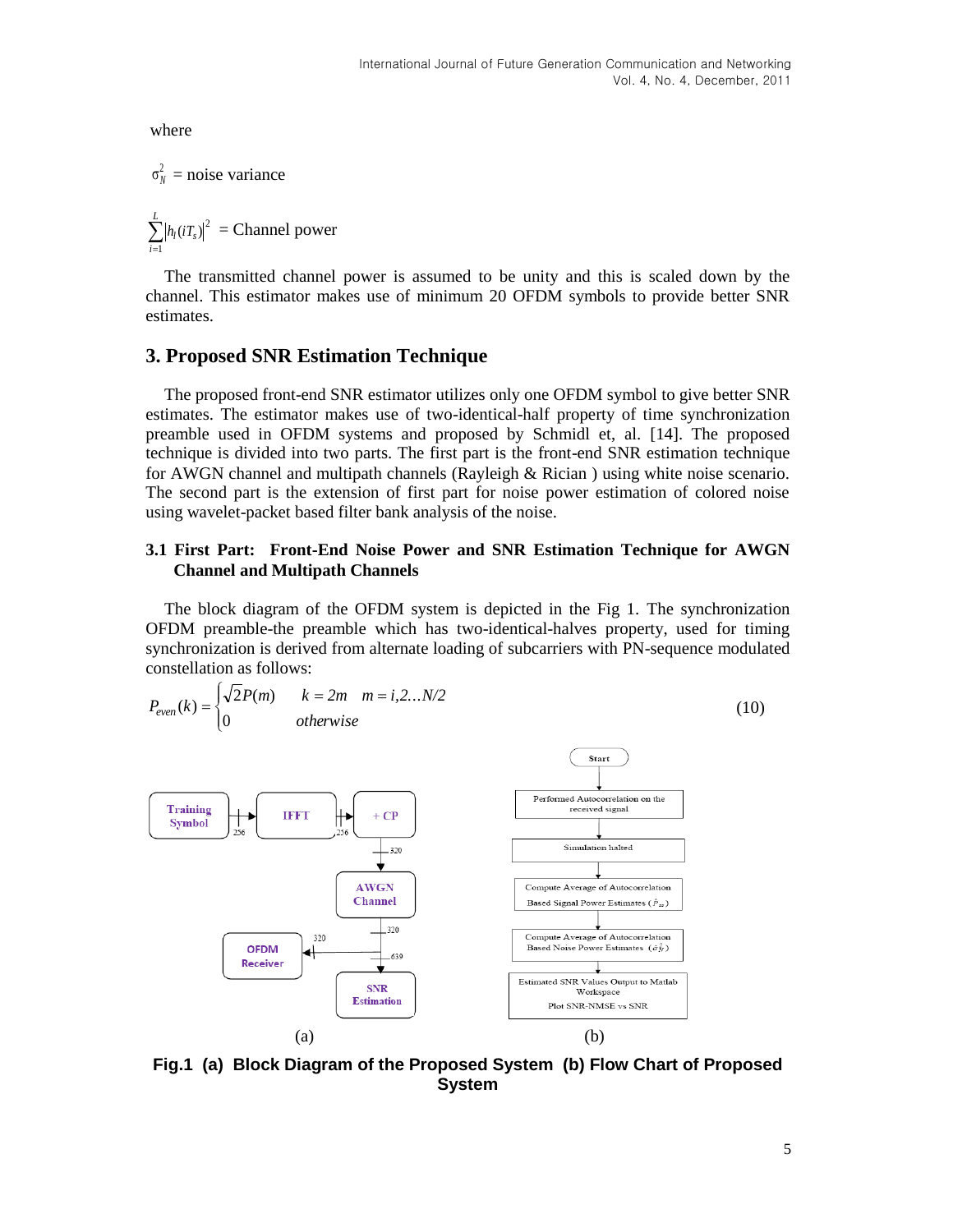Here,  $P(m)$  is the PN sequence loaded onto even subcarriers taken from IEEE802.16d standard [15]. The factor  $\sqrt{2}$  is related to the 3 dB boost and *k* shows the sub-carriers index.

In actual practice, an OFDM signal is provided with a guard band on either side of its spectrum. Accordingly the data are not loaded on the sides. For example, for a typical IEEE802.16d signal of length 256 subcarriers wide, 28 carriers on either side are null carriers.

Therefore for our purpose (10) is rewritten as  
\n
$$
P_{even}(k) =\begin{cases}\n\sqrt{2}P(m) & k = 2m; m = 15, 16, .(N/2 - 14) \\
0 & m = 1, 2.3...14 \\
0 & m = N/2 - 13, N/2 - 12...N/2\n\end{cases}
$$
\n(11)

The corresponding time-domain preamble  $p(n)$ , is obtained by Inverse discrete Fourier transform (IDFT) of  $P_{even}(k)$  as follows.

$$
p(n) = IDFT \{P_{even}(k)\}
$$
  
= 
$$
\sum_{k=0}^{N-1} P_{even}(k)e^{j2\pi nk/N}
$$
  $0 \le n \le N-1$  (12)

Since  $P_{even}(k)$  has values only at even subcarriers, this can be seen from the properties of  $e^{j2\pi n m /N/2}$  (also written as  $W_{N/2}^{-nm}$ , where  $W_N$  is the  $N^{th}$  root of unity). For  $k = 2m$ ,

$$
\frac{j2\pi n2m}{N} = \frac{j2\pi n m}{e} / N/2
$$
\n
$$
\text{So, for } n = n + N/2,
$$
\n(13)

$$
e^{j2\pi(n+N/2)m} / N/2 = e^{j2\pi nm / N/2} \cdot e^{j2\pi m N/2} / N/2
$$
  
= 
$$
e^{j2\pi nm / N/2}
$$
 (14)

In other words

 $p(n) = p(n + N/2)$  (15)

To avoid intersymbol interference (ISI) caused by multipath fading channels, cyclic prefix (*CP*) of length  $l_{CP}$  is added so that the total length of OFDM data becomes  $N_{Total} = N + l_{CP}$ . It is assumed that the signal is transmitted over Rayleigh multipath fading channel characterized by:

$$
h(t,\tau) = \sum_{l=1}^{L} h_l(t) \delta(t - \tau_l)
$$
\n(16)

where  $h_l(t)$  are the different path complex gains,  $\tau_l$  are different path time delays, and *L* is the number of paths.  $h_l(t)$  are wide-sense stationary (WSS) narrow-band complex Gaussian processes. At the receiver side, with the assumption that the guard interval duration is longer than the channel maximum excess delay, the received OFDM data can be represented by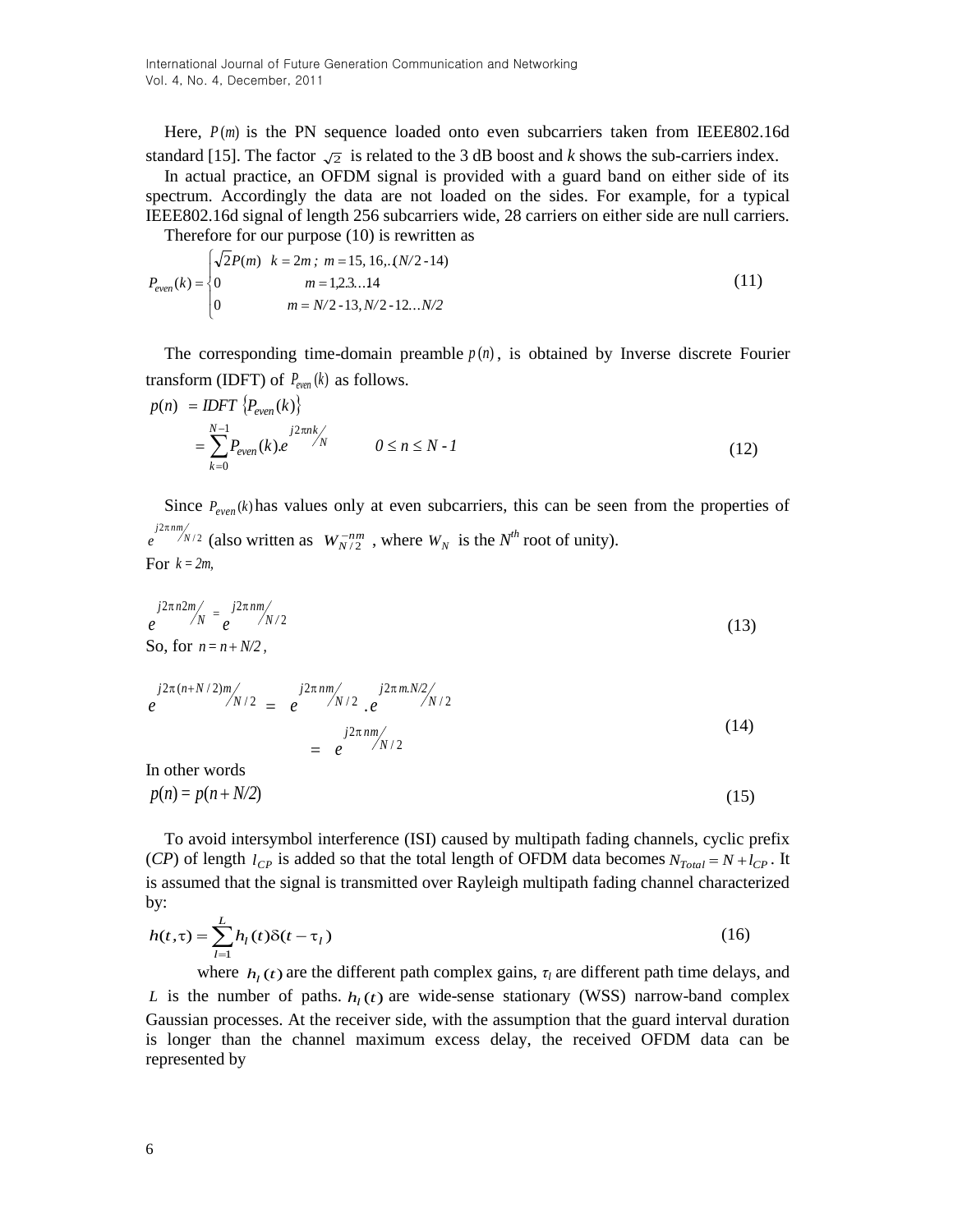$$
y(n) = x(n) + w(n) \tag{17}
$$

where

 $x(n) = s(n) * h(n)$ 

*\** = Linear convolution

 $s(n) = IDFT$  { $s(k)$ },  $s(k)$  are the constellation symbols, and  $s(n)$  is the transmitted signal in time-domain.

 $w(n)$  = White Gaussian noise with variance  $\sigma^2$ .

 $h(n)$  = discretized version of impulse response of the system.

#### **3.1.1 Autocorrelation Based Front-End SNR Estimator**

The proposed estimator is deployed right at the front-end of the receiver. It makes use of two-identical-halves property of time synchronization preamble padded with cyclic prefix and relies on the autocorrelation of the same. From (18), it can be shown that the autocorrelation function of the received signal,  $R_w(m)$ , has the following relationship to the

autocorrelation of the data signal,  $R_x(m)$  and the noise,  $R_{nn}(m)$ :

$$
R_{yy}(m) = R_{xx}(m) + R_{nn}(m)
$$
\nwhere  
\n
$$
R_{yy}(m) = \sum_{n} y(n) y^{*}(n+m)
$$
\n
$$
R_{xx}(m) = \sum_{n} x(n) x^{*}(n+m)
$$
\n
$$
R_{ww}(m) = \sum_{n} w(n) w^{*}(n+m)
$$
\nThe noise in the channel is modeled as additive white Gaussian noise and

e in the channel is modeled as additive white Gaussian noise and its autocorrelation function only has a value at a delay of  $m = 0$ , with magnitude given by the noise variance  $(\sigma^2)$ , expressed as

$$
R_{ww}(m) = \sigma^2 \delta(m) \tag{19}
$$

where  $\delta(m)$  is the discreet delta sequence.

#### **3.1.1.1 Signal Power and Noise Power Estimation**

We undertake the study of OFDM signal statistics, and observe that its power spectrum is nearly white. Hence its autocorrelation is generally given by:  $R_{ss}(m) = P_o \delta(m)$  $O_o\delta(m)$  (20)

where  $P_o$  is signal power.

However, two-identical-halves of the preamble OFDM symbol correlate separately and also together at  $-N/2$  lag, 0 lag and at  $N/2$  lag, giving rise to  $R_{ss}(m)$  as:

$$
R_{ss}(m) = P_o \left\{ \frac{1}{2} \delta(m - N_2) + \delta(m) + \frac{1}{2} \delta(m + N_2) \right\}
$$
 (21)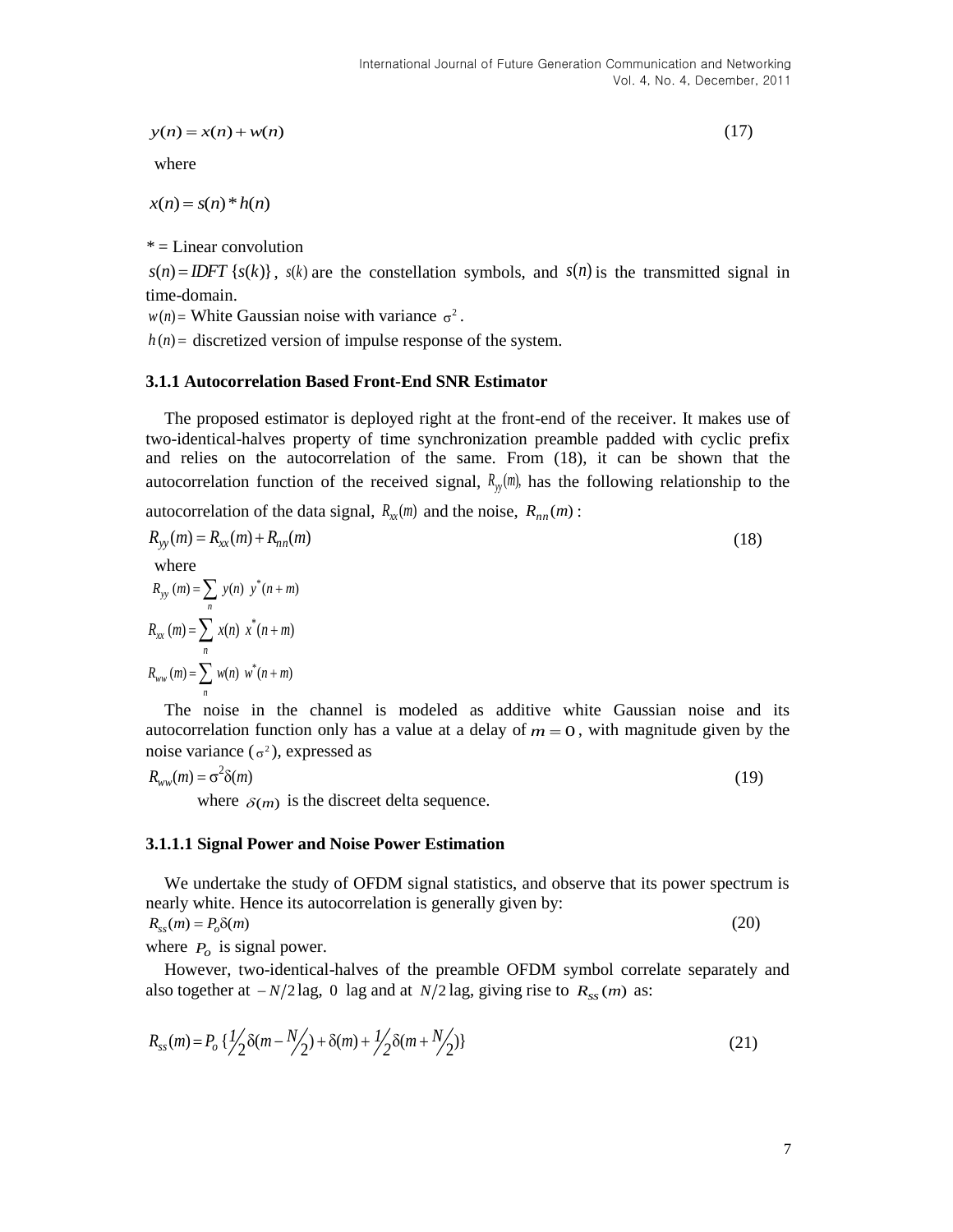As the transmitted signal passes through a channel,  $h(n)$  the autocorrelation  $R_{\text{xx}}(m)$  can be derived as follows:

$$
R_{xx}(m) = \sum_{n} s(n) s^{*}(n+m)
$$
  
=  $P_o \sum_{i} h(i) h^{*}(m+i) + \frac{P_o}{2} \sum_{i} h(i) h^{*}(m+i - N/2)$  (22)  
+  $\frac{P_o}{2} \sum_{i} h(i) h^{*}(m+i + N/2)$ 

When  $m = 0$ ,

$$
R_{xx}(0) = P_o \sum_{i} |h(i)|^2 + \frac{P_o}{2} \sum_{i} |h(i)h(i - N/2)| + \frac{P_o}{2} \sum_{i} |h(i)h(i + N/2)|
$$
\n(23)

However, since

$$
\sum_{i} |h(i)h(i - N/2)| = 0
$$
  

$$
\sum_{i} |h(i)h(i + N/2)| = 0
$$

As explained in Fig.2 which shows the result of multiplication of  $h(n) \&h(i - N/2)$  eq. (23) becomes

$$
R_{xx}(0) = P_o \sum_{i} |h(i)|^2
$$
  
\nwhere  $P_o \sum_{i} |h(i)|^2$  is the received power attenuated by  $\sum_{i} |h(i)|^2$  factor.  
\nWhen  $m = N/2$ ,  
\nSimilarly as explained in Fig.2, it can be shown that

$$
R_{xx}(\frac{N}{2}) = \frac{P_o}{2} \sum_{i} |h(i)|^2
$$
\n  
\nh (i+N/2)   
\n  
\nh (i+N/2)   
\n  
\nh (i)\*h (i+N/2)

 **Fig.2 Multiplication of h (i) and h (i+N/2) (convolution example)**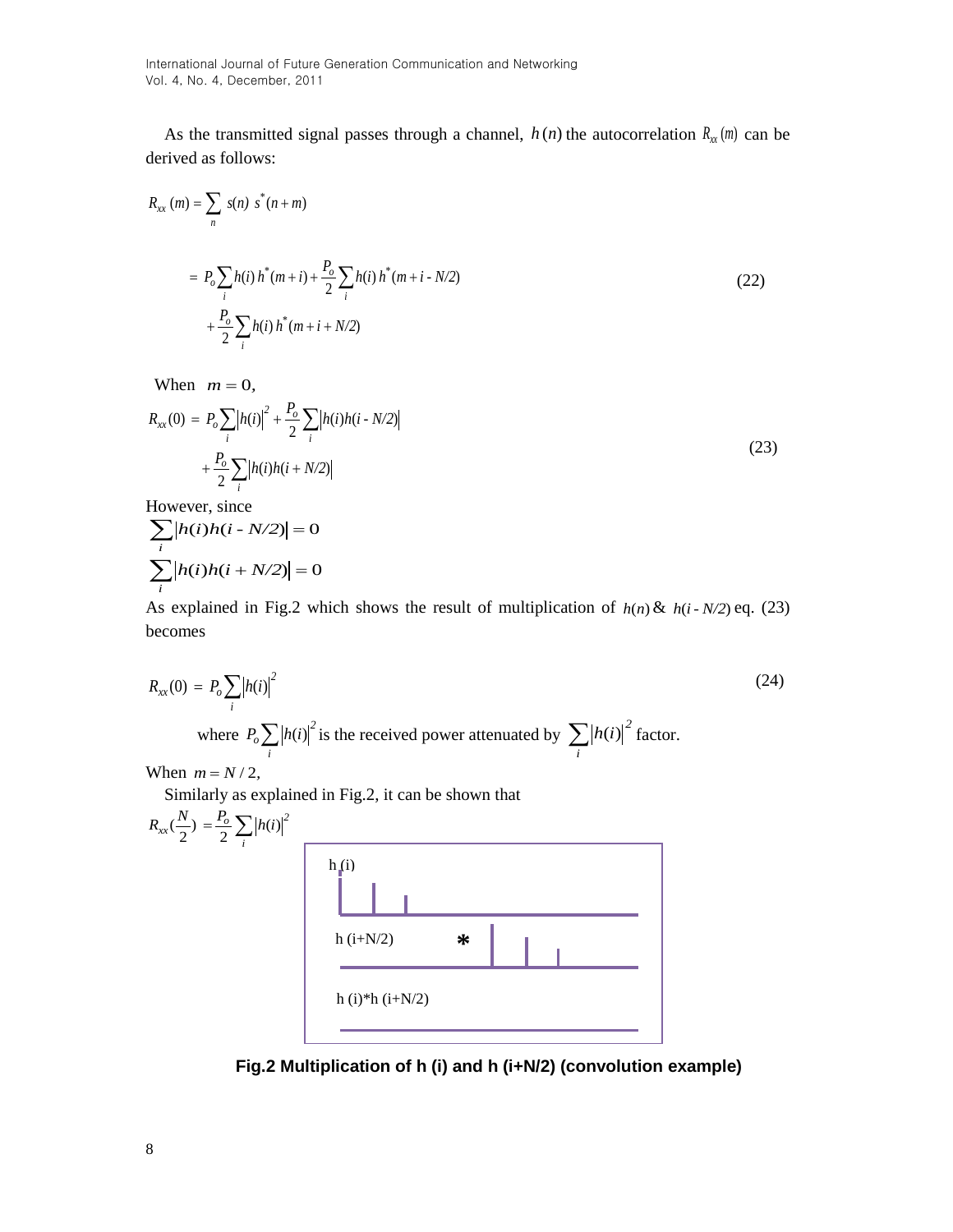When 
$$
m = -N/2
$$
,  
\n
$$
R_{xx}(\frac{N}{2}) = P_o \sum_{i} |h(i)h(i + N/2)| + \frac{P_o}{2} \sum_{i} |h(i)|^2 + \frac{P_o}{2} \sum_{i} |h(i)h(i + N)|
$$
\n
$$
R_{xx}(\frac{-N}{2}) = P_o \sum_{i} |h(i)h(i - N/2)| + \frac{P_o}{2} \sum_{i} |h(i)h(i - N)|
$$
\n(26)

$$
+\frac{P_o}{2}\sum_{i} \left|h(i)\right|^2\tag{26}
$$

Similarly as explained in Fig.2, it can be shown that

$$
R_{xx}(\frac{-N}{2}) = \frac{P_o}{2} \sum_{i} |h(i)|^2
$$
 (27)

From the above equations, it is clear that the received signal power  $(\frac{P_o}{r} \sum |h(i)|^2)$ *i*  $\frac{P_o}{2} \sum_i |h(i)|$ ) can be

estimated from  $R_{\alpha}(\frac{N}{2})$ 2  $R_{xx}(\frac{N}{2})$  and  $R_{xx}(\frac{-N}{2})$  peak.

Hence, at zero lag (shown at 'L' in Fig.3) the autocorrelation  $R_{xx}(0)$ , contains both the signal power estimate and noise power estimate indistinguishable from each other. However, because of the identical-halves nature of the preamble, the received signal power can be estimated from auto correlation peak at  $N/2$  or at  $-N/2$  as shown in Fig.3. In Fig.3,  $R_{xx}(m)$ has been sketched for *N =256.*

It is clear that the autocorrelation values apart from the zero-offset are unaffected by the channel effects, so one can find the signal power from the  $N/2$  or  $-N/2$  lag autocorrelation value.

### **a. Signal Power Estimation**

In Fig.3, the autocorrelation for preamble has been shown without cyclic prefix. However, all OFDM symbols, including preamble, have cyclic prefix. For example, in WiMAX systems, a cyclic prefix 64 sample long is introduced where the data is 256 points long [15]. In such cases, the autocorrelation also has peaks where cyclic prefix matches with sections. This is shown in Fig.4 where the autocorrelation of the clean OFDM signal is shown in Fig.4(a) and that of the received signal with noise at SNR=7dB in Fig.4(b).

 Taking into consideration the autocorrelation values for  $\int_{L-N/2}^{N}$ ,  $\int_{L+N/2}^{N}$ ,  $\int_{L+N/2}^{N}$ ,  $\int_{L+N}^{N}$ , signal power is given as:

$$
\hat{P}_o = 2R_{yy}(L - N/2) - R_{yy}(L - N)
$$
\n(28)

Or  

$$
\hat{P}_o = 2R_{yy}(L+N/2) - R_{yy}(L+N)
$$
\n(29)

where  $P_0$  estimated signal power.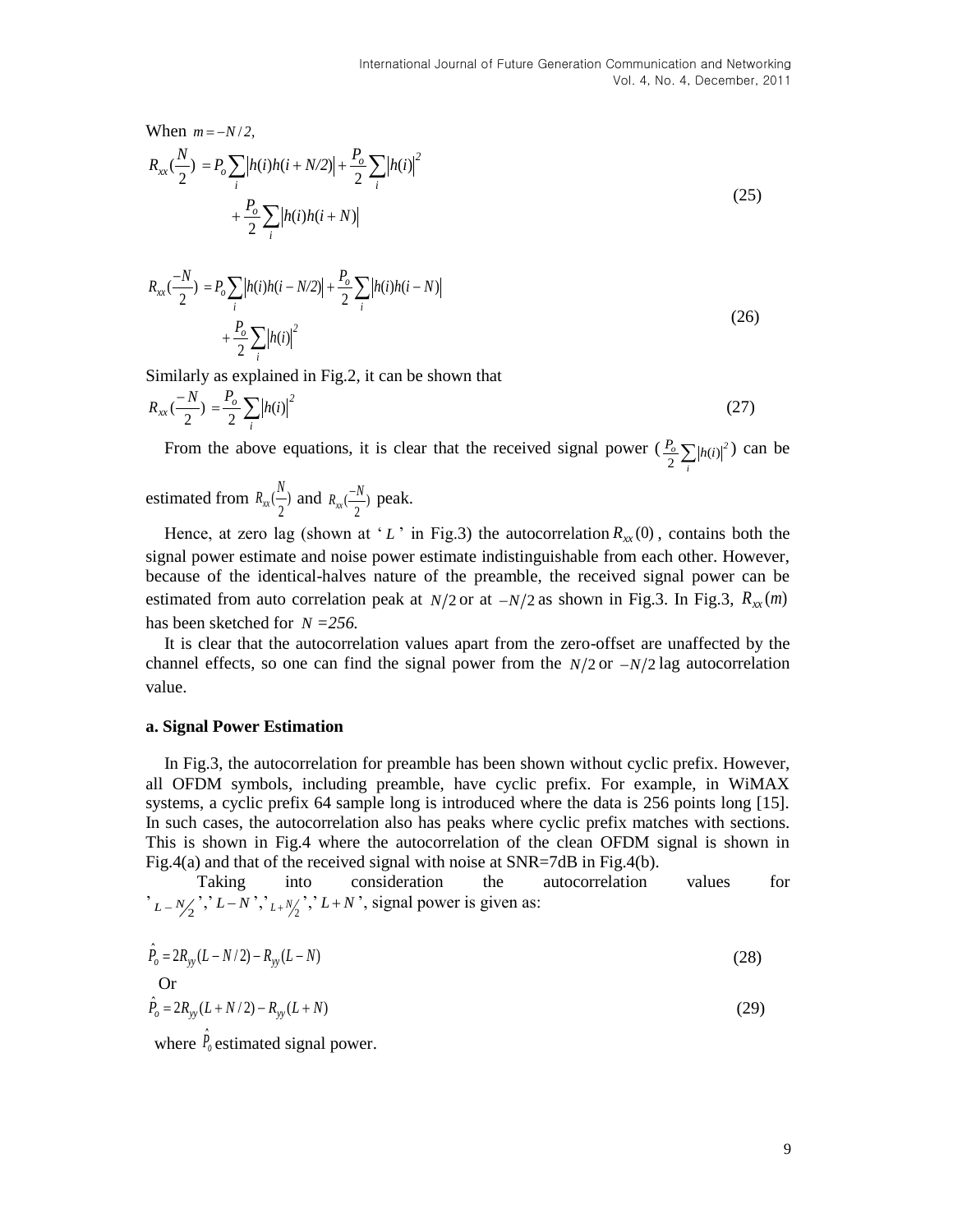### **b. Noise Power Estimation**

Having obtained the power of signal, noise power,  $P_N$  given by noise variance  $\hat{\sigma}_N^2$ , can be calculated as

Noise Power =  $P_N = \hat{\sigma}_N^2 = R_{yy}(L) - \hat{P}_o$ (30)

where  $R_{yy}(L)$  is value at zero-lag.

### **c. SNR Estimation**

Finally we can find the SNR estimates using (28) or (29) and (30).

$$
\hat{SNR} = \frac{\hat{P}_o}{\hat{\sigma}_N^2} \tag{31}
$$

where  $S\hat{N}R$  is the estimated value for SNR.

The technique presented above utilizes only one OFDM symbol to find SNR estimates unlike all previous techniques which required averaging of many OFDM symbols to get better SNR estimates. Ideally, signal power and noise power are calculated without CP for the original data of length N. For example in WiMAX systems the data length is  $N = 256$  and after adding cyclic prefix of *¼ N* it becomes 320. Table 1 show that signal power and noise power calculated for the proposed method is same as ideal case because the energy contained in CP is subtracted from the energy contained by total signal which is data plus CP.

**Table 1: Ideal vs. Calculated SNR for First-part of Proposed Technique**

| Signal power= $P_{ss}$ | (Ideal) $\rho$ . N        | (Calculated) $P_{ss} = \rho \{2(N + l_{CP})\} - \rho l_{CP} = \rho N$                   |
|------------------------|---------------------------|-----------------------------------------------------------------------------------------|
| Noise Power= $P_{NN}$  | $\hat{\sigma}_{N}^{2}$ .N | $P_{NN} = \hat{\sigma}_N^2 (N + l_{CP}) - \hat{\sigma}_N^2 l_{CP} = \hat{\sigma}_N^2 N$ |
| <b>SNR</b>             | $P_{ss}/P_{NN}$           | $P_{ss}/P_{NN}$                                                                         |





**Fig.3 (a): Autocorrelation plot of transmitted signal, (b): Autocorrelation plot of received signal. (Plots show two identical halves with no cyclic prefix).**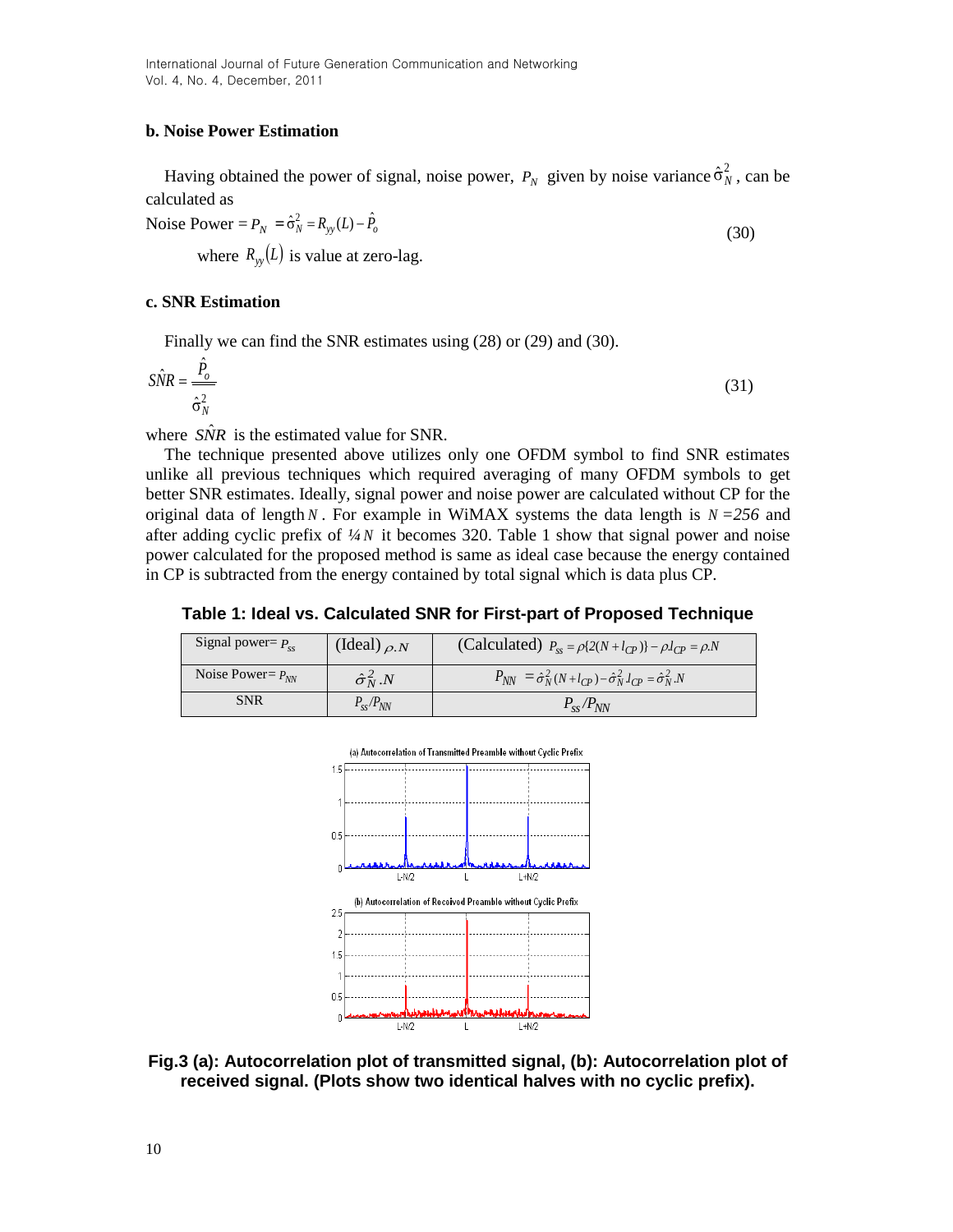

## **Fig 4 (a): Autocorrelation plot of transmitted signal, (b): Autocorrelation plot of received signal (Plots show two identical halves with cyclic prefix).**

### **3.2 Second Part: Front-End Noise Power and SNR Estimation of Colored Noise Using Wavelet-Packet**

For the second part of our proposed technique; we develop a technique that takes into account the color and variation of noise statistics over OFDM sub-carriers. Unlike first part, the OFDM band is divided into several sub-bands using wavelet packet as shown in Fig.5. The colored noise in each sub-band is considered white as shown in Fig.6. The proposed solution provides many local estimates, allowing tracking of the variation of the noise statistics across OFDM sub-carriers, which are particularly of use in sub-band adaptive modulation OFDM systems. The proposed technique estimates both local (within smaller sets of subcarriers) and global (over all sub-carriers) SNR values using noise power estimates knowledge.

After adding cyclic prefix as described in first part, OFDM data is divided into  $2<sup>n</sup>$  subbands using wavelet packets where 'n' shows the number of levels. The length of each subband is  $L_{sub} = N_{sub} + l_{CPsub}$ , where  $N_{sub} = N/2^n$  and  $l_{CPsub} = l_{CP}/2^n$ .

#### **3.2.1 Signal Power and Noise Power Estimation in Sub-Bands**

Sub-bands inherit the two-identical-halves property of synchronization preamble as discussed in first part of proposed technique. So, one can find the signal power and noise power in each sub-band using the same procedure as described in first part of proposed work. Due to wavelet packet decomposition, length of data is changed but location of zero lag and side peaks are unchanged. The autocorrelation of the transmitted and received  $5<sup>th</sup>$  sub-band signal at  $SNR = 7$  dB are shown in Fig.7 (a) and Fig.7 (b), respectively. It is clear that the autocorrelation values apart from the zero-offset are unaffected by the AWGN, so one can find the signal and noise power from the zero-lag autocorrelation value.

### **a. Signal Power Estimation in each Sub-band**

The explanation for the correlation peaks of Fig.7 is same as shown in Fig.4 because subbands inherit the two-identical- halves property of synchronization preamble. After wavelet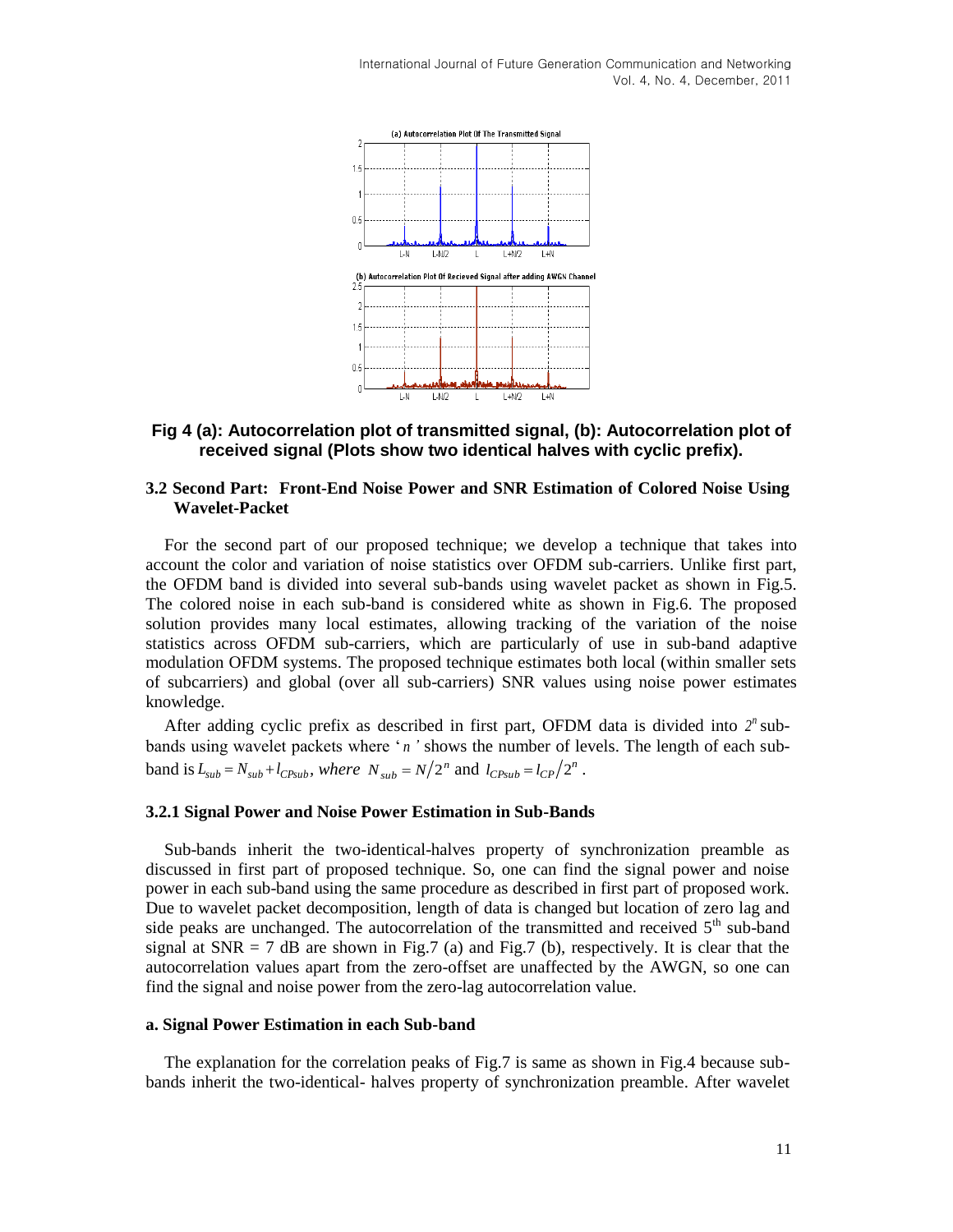packet decomposition, the length of data and the length of CP are changed. So after correlation of each sub-band, first peak rises at  $L_{sub} - N_{sub}$  when CP matches with itself. The second peak rises at  $L_{sub} - N_{sub}/2$  when one half of sub-band plus  $CP_{sub}$  matches with itself and main peak at zero-lag ( *Lsub* ) rises when complete sub-band matches with itself.

Taking into consideration the autocorrelation values for  $L_{sub} - N_{sub}/2$  and  $L_{sub} - N_{sub}$  lags or  $L_{sub} + N_{sub} / 2$  and  $L_{sub} + N_{sub}$ , signal power is given as

$$
\hat{P}_{sub} = 2R_{yy} (L_{sub} - N_{sub}/2) - R_{yy} (L_{sub} - N_{sub})
$$
\nOr

$$
\hat{P}_{sub} = 2R_{yy} (L_{sub} + N_{sub}/2) - R_{yy} (L_{sub} + N_{sub})
$$
\n(33)

where  $\hat{P}_{sub}$  is the estimated signal power of each sub-band.



**Fig. 5 Wavelet decomposition of transmitted OFDM data, (b) Flow chart of wavelet based technique**



**Fig. 6 Estimation of colored noise using white noise in small segments**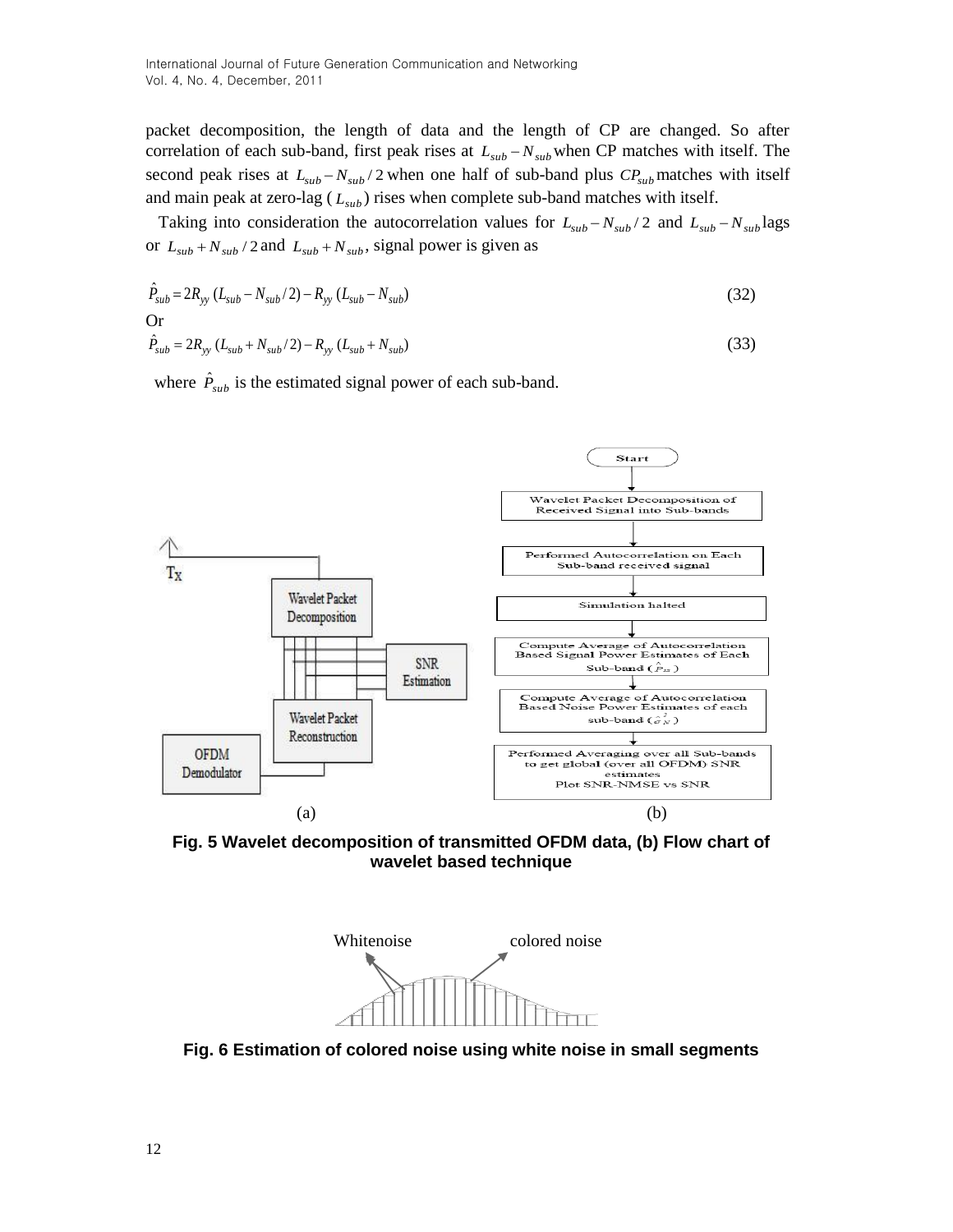

## **Fig.7 (a): Autocorrelation of transmitted signal. (b): Autocorrelation of received signal**

### **b. Noise power Estimation in each Sub-band**

Having obtained the power of signal in certain sub-band, noise power can be calculated as

$$
\text{Noise Power} = \hat{\sigma}_N^2 = R_{yy}(L_{sub}) - \hat{P}_{sub} \tag{34}
$$

where  $R_{yy}(L_{sub})$  is value at zero-lag.

### **c. SNR Estimation in each Sub-band**

Finally we can estimate the SNR in each sub-band by using (32 or 33) and (34).

$$
\hat{SNR} = \frac{\hat{P}_{sub}}{\hat{\sigma}_N^2}
$$
 (35)

where  $S\hat{N}R$  is the estimated value for SNR in respective sub-band. After getting SNR estimates of all the sub-bands, averaging over all sub-bands is performed to get global SNR estimates of colored noise.

### **4. Results and Discussion**

In the first part of proposed technique, the estimators are compared by plotting the normalized mean-squared error (NMSE) and estimated SNR for each of the estimators against the actual SNR values plotted from 2dB to 14dB. Parameters used for part first are shown in table 2. Each transmitted OFDM symbol results in a variation of the estimated SNR values and these instantaneous values are used to compute the average SNR estimate. The NMSE is computed as shown below.

$$
NMSE = \frac{1}{2000} \sum_{m=1}^{2000} \left( \frac{\hat{N}}{N}R(m) - SNR \right) / SNR \bigg)^2
$$
\n(36)

For each SNR value 2000 iterations are performed. Mean NMSE and mean estimated SNR are computed for each SNR value. The NMSE results shows that proposed estimator with one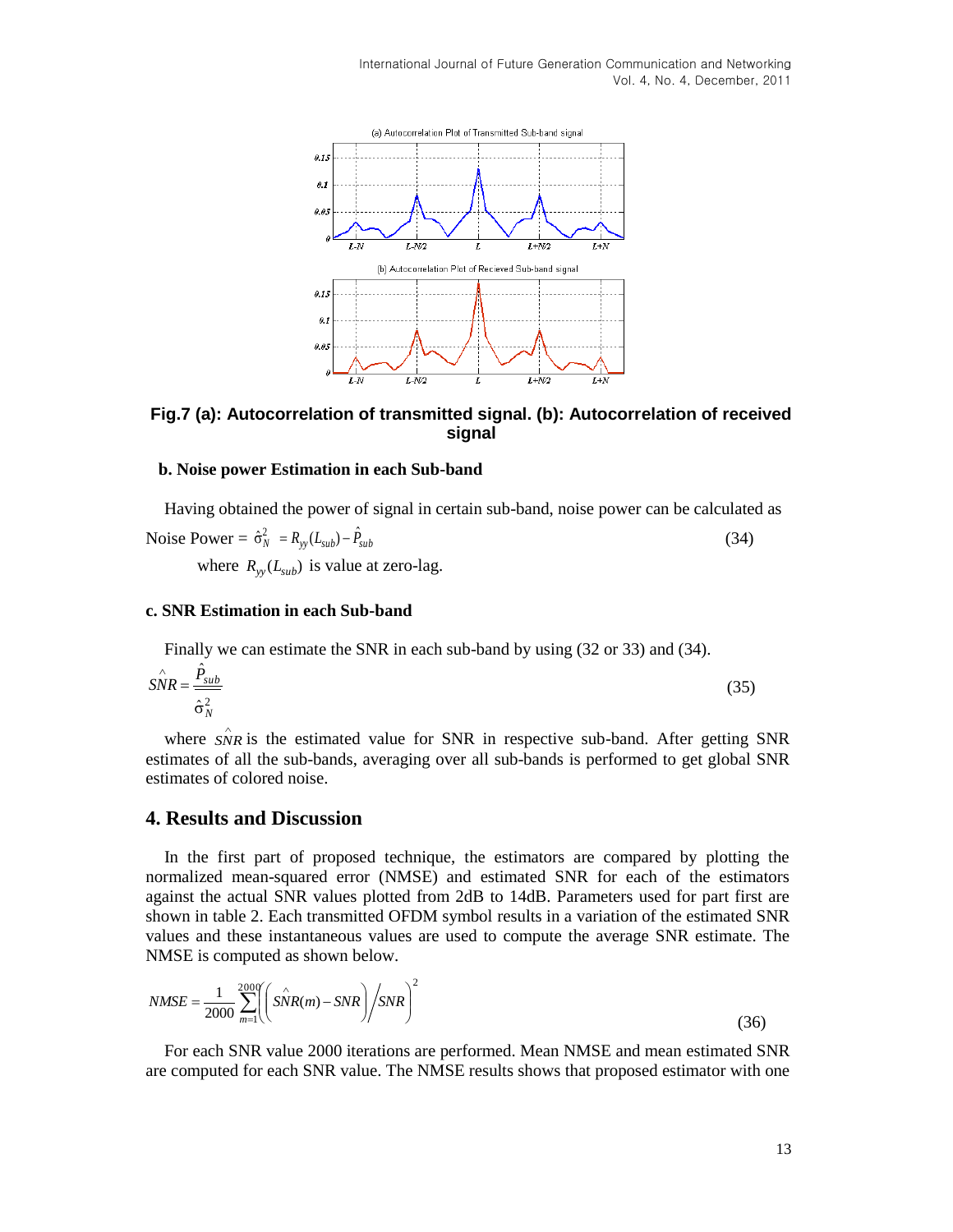OFDM symbol performs better than both Reddy"s and subspace estimator which gives accurate SNR estimates after averaging over many OFDM symbols. The performance of proposed estimator is compared with Reddy estimator and subspace estimator which use 30 OFDM symbols. The performance is evaluated via computer simulations using AWGN channel. The results are shown in the Figs. 8 and 9 for SNR-NMSE vs. SNRdB and Estimated SNR vs. Actual SNRdB. From Fig. 8, it is immediately apparent that the NMSE curve of proposed front-end SNR estimator is significantly lower than those of other estimators all the way over the entire considered SNR values. From Fig.9 it is very clear that the proposed estimator, with one OFDM symbol, estimates the SNR very accurately as compared to Reddy and Subspace based estimators. The Proposed estimator gives almost same estimates as actual SNR values for example at SNR= 8dB, the results for proposed, subspace based and Reddy estimator are 8.067dB, 7.44dB and 6.317dB respectively.

It is observed that the proposed estimator performs excellently with other multipath channels as well. To show this, simulations for Rayleigh and Rician multipath channels using 3-Tap, 5-Tap and 10-Tap channels are carried out. From Fig. 10 and Fig. 11 it is quite clear that the proposed estimator performs with Rayleigh and Rician multipath channels as good as with AWGN channel. It gives accurate SNR estimates (estimation error is less than 0.2 dB overall) while using different channel and more than one number of channel taps.

In the second part of proposed work, the assumption of the noise to be white is removed. Also, variation of the noise power across OFDM sub-carriers is allowed. The data is divided in to sub-bands using wavelet packets and SNR estimation is performed for each sub-band. Each sub-band data transmitted results in a variation of the estimated SNR value and these instantaneous values are used to compute the average SNR estimate. Table 3 shows the parameters used for second part of proposed technique. The mean-squared-error between the actual noise and estimated noise values in each sub-band are calculated and averaged. The MSE is computed as described in (37).

$$
MSE = \frac{1}{2000} \sum_{i=1}^{2000} \left( \widehat{SNR} - SNR \right)^2
$$

(37)

For each SNR value in each sub-band 2000 iterations are performed and MSE and mean estimated SNR values of each sub-band are computed for actual SNR value in that sub-band. The performance of proposed estimator is compared with Reddy estimator which uses 50 OFDM symbols. The results are shown in the Figs. 12 and 13 for SNR-MSE vs. SNRdB and Estimated global SNR vs. Actual SNRdB.

Fig.12 shows the mean-square-error performance of the estimator methods in colored noise. For global SNR values, mean-squared-error between the actual noise and estimated noise values in each sub-group are calculated and averaged. The proposed algorithm performs much better than Reddy and conventional noise power estimation in terms of finding the local noise power. It is clear from the figure 12 that the proposed estimator shows constant difference in performance than Reddy estimator over the entire considered range of SNR values. Fig. 13 shows the proposed estimator gives almost the same global estimates as actual SNR in case of colored noise.

**Consistency Analysis:** Fig. 14 shows the NMSE of SNR for different values of average SNR ( SNR =5 dB, 10dB, 15dB). The estimates are seen to have good performance with one OFDM symbol and also very consistent when averaged all the way over 40 OFDM symbols unlike all previous techniques which take many OFDM symbols to give better estimates.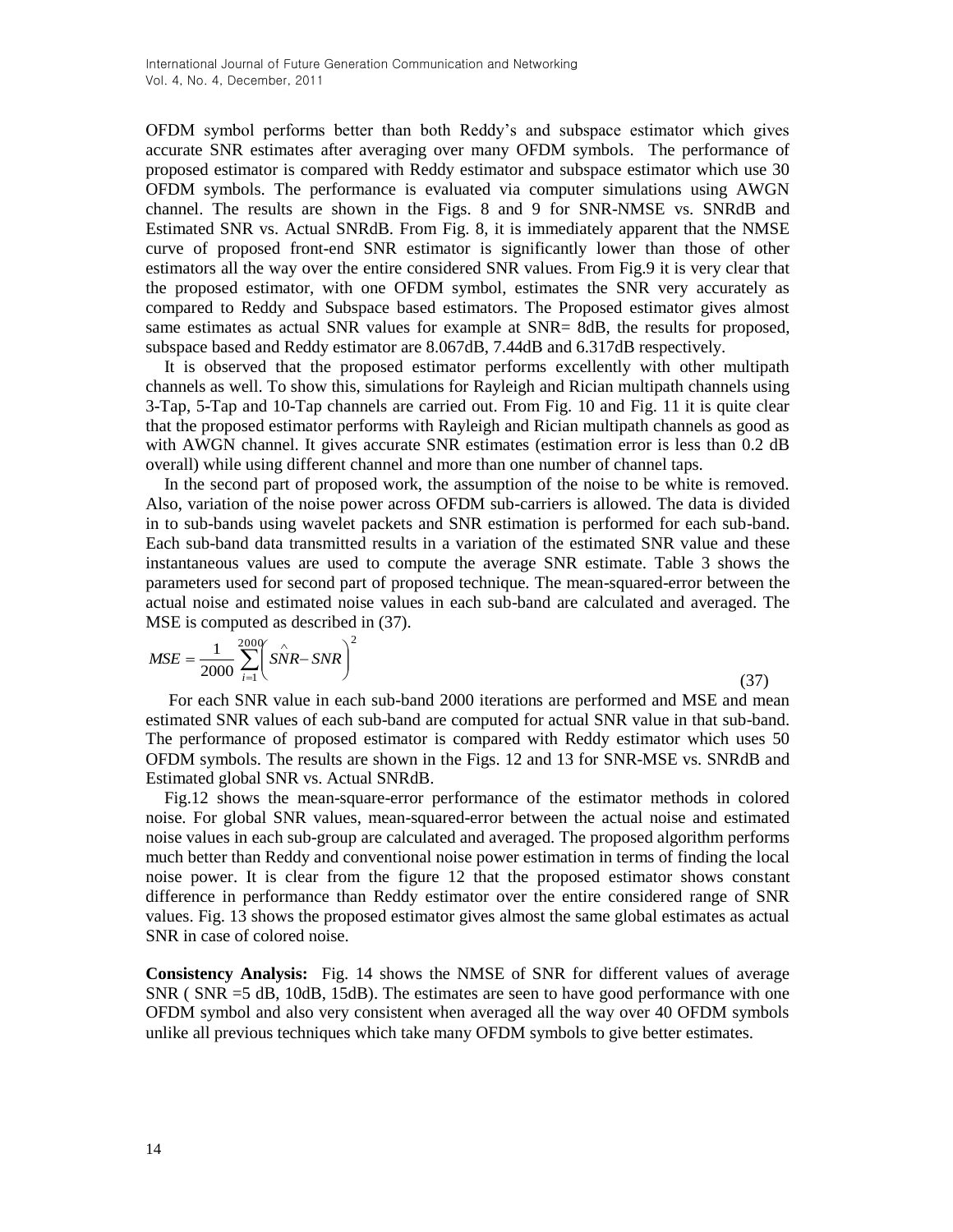| Nfft size                                                         | 256                     |
|-------------------------------------------------------------------|-------------------------|
| Sampling Frequency $(F_s)$                                        | $20MHz$ .               |
| SubCarrier Spacing ( $\Delta f = F_s \text{Nfft}$ )               | $1\times10^5$           |
| Useful Symbol Time (Tb= $1/\Delta f$ )                            | $1 \times 10^{-5}$      |
| CP Time $(Tg = G * Tb)$ where $G=1/4$                             | $2.5 \times 10^{-6}$    |
| OFDM Symbol Time $(T_s = Tb + T_g)$                               | $1.25 \times 10^{-5}$   |
| $Ts=5/4*Ts$ (Because ¼ CP makes the sampling faster by 5/4 times) | $1.5625 \times 10^{-5}$ |

**Table 2: Parameters for part one of proposed method**

## **Table 3: Parameters of part second of proposed method**

| $T_{sub} = T_s/16$                                                 | $9.8 \times 10^{-7}$ |  |  |
|--------------------------------------------------------------------|----------------------|--|--|
| Wavelet Packet Object Structure                                    |                      |  |  |
| Wavelet Decomposition Command : wpdec                              |                      |  |  |
| Size of initial data $\therefore$ [1 320]                          |                      |  |  |
| Order= $2$ , Depth=: 4                                             |                      |  |  |
| Terminal nodes : [15 16 17 18 19 20 21 22 23 24 25 26 27 28 29 30] |                      |  |  |
| Wavelet Name: <i>Daubechies</i> ( <i>db3</i> ),                    |                      |  |  |
| Entropy Name: Shannon                                              |                      |  |  |

**Complexity and Accuracy:** The results shows that the proposed estimator fulfill the criteria of good SNR estimator.The proposed estimator has relatively low computational complexity and easy to implement because it makes use of only one OFDM preamble signal to find the SNR estimates unlike all previous SNR estimators. It provides accurate SNR estimates as the estimation error is less than 0.2dB overall. It is computationally fast because there is no need of averaging over many OFDM symbols to get accurate SNR estimates as compared to previous SNR estimators.

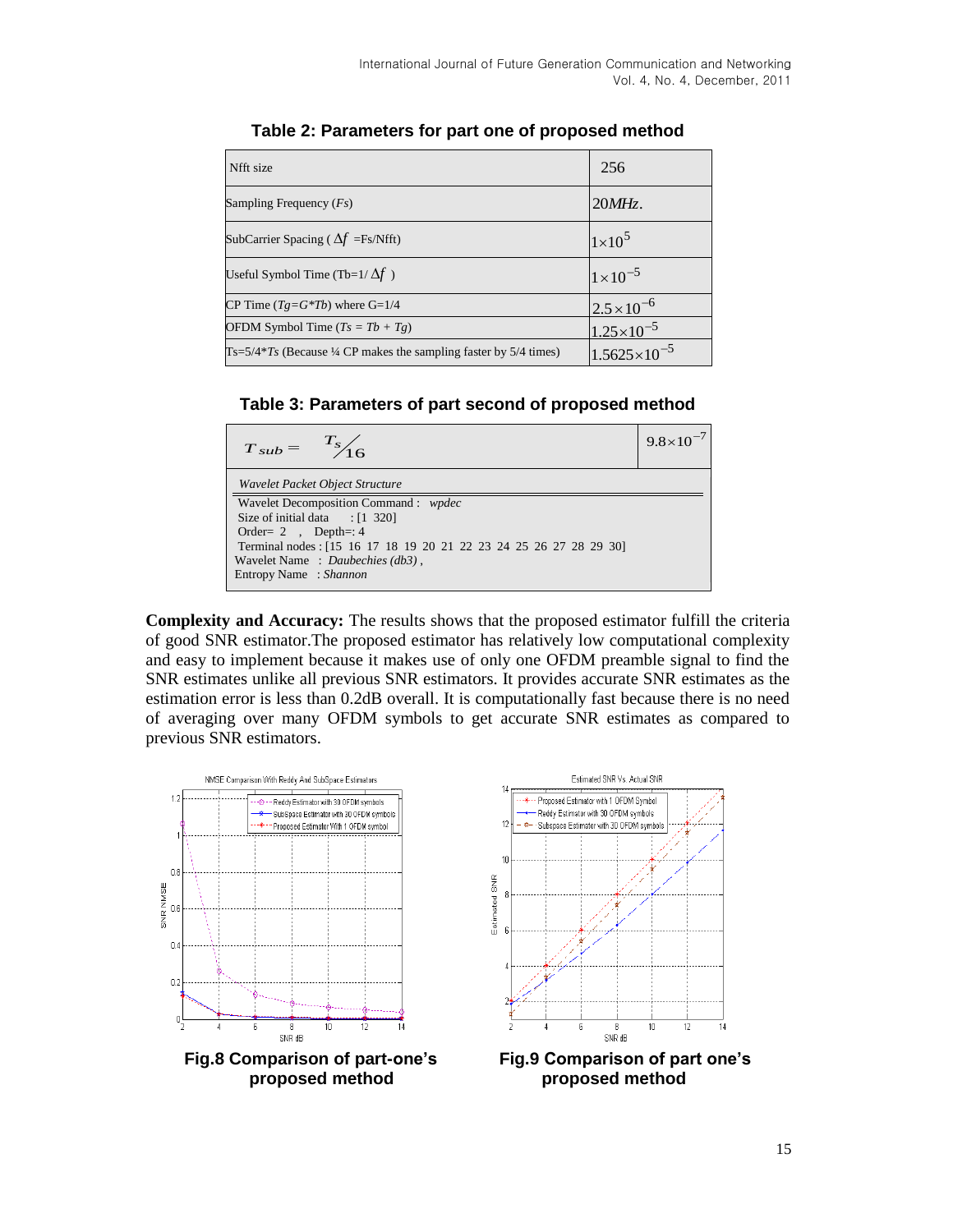

. **Fig. 10 Comparison of different channel's NMSE with part one's proposed method.**







**Fig.12 Mean-square-error performance of the proposed technique in 2nd part with other algorithms in colored noise.**



**Fig.13 Actual SNR vs. global SNR estimates of colored noise with proposed technique in 2nd -part**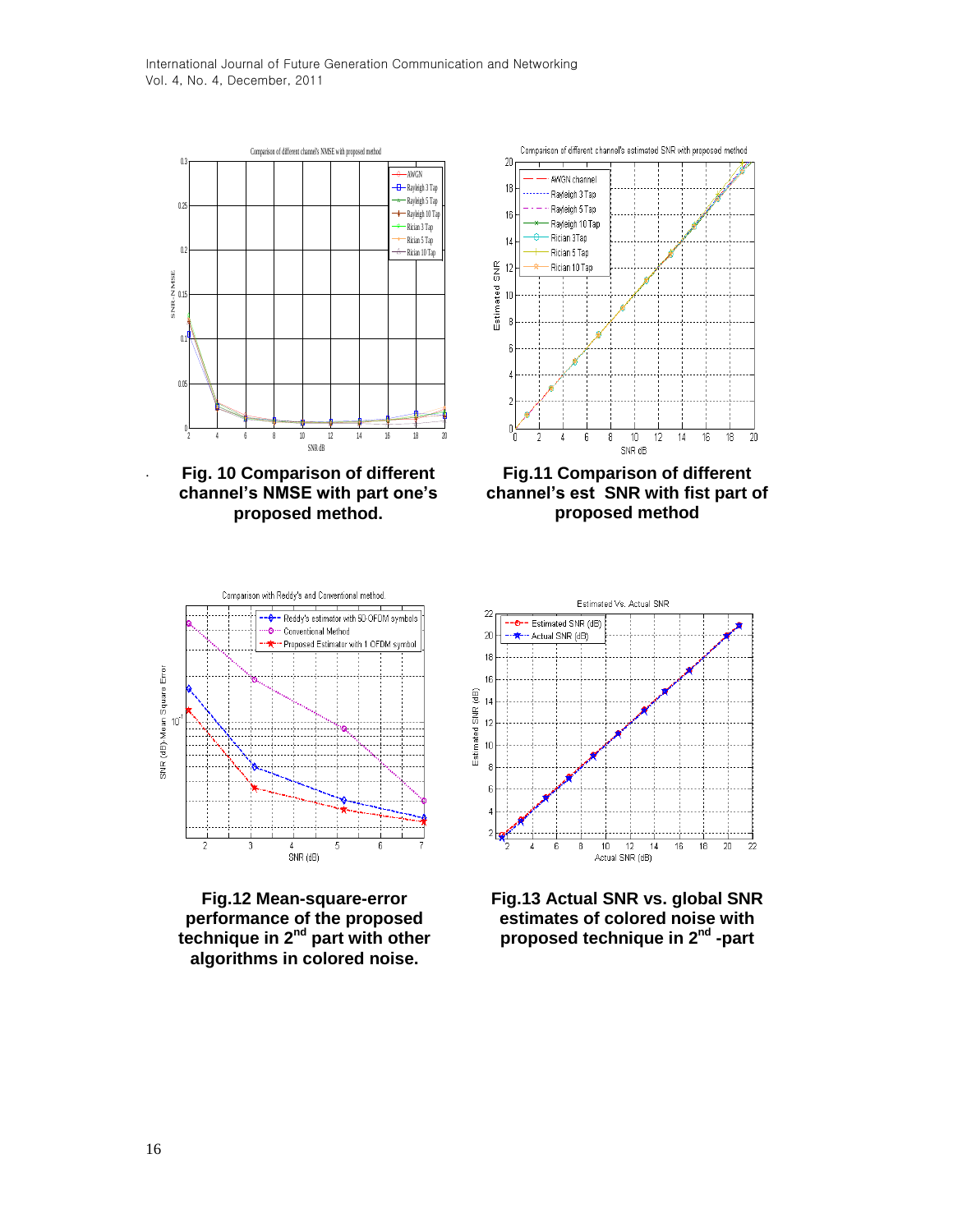

**Fig.14 SNR NMSE for different values of average SNR (consistency check for estimates by averaging)**

## **5. Conclusion**

There is no work done at front-end of the receiver for multicarrier systems like OFDM. In contrast to other SNR estimators that derive SNR estimates at the back-end of the receiver, a novel SNR estimator is presented which can operate at the front-end of the receiver. Proposed estimator makes use of one OFDM symbol to estimates the SNR unlike all previous estimators which makes use of many OFDM symbols to get SNR estimates. In the first part of proposed technique noise is assumed to be white and SNR estimation is done over all OFDM symbol. In the second part the assumption of the noise to be white is removed. Also, variation of the noise power across OFDM sub-carriers is allowed. Therefore, the proposed approach estimates both local (within smaller sets of subcarriers) and global (over all subcarriers) SNR values. The short term local estimates calculate the noise power variation across OFDM sub-carriers. These estimates are specifically very useful for adaptive modulation, and optimal soft value calculation for improving channel decoder performance. The performance of proposed technique has been evaluated via computer simulations and implemented in OFDM systems. The results show that the current estimator performs better than other conventional methods. Complexity to find SNR estimates is much lower because the current estimator makes use of only one OFDM preamble signal. To check the consistency of estimator, averaging SNR NMSE results for different values of average SNR are taken and results shows the developed SNR estimation technique is provides very reliable estimates of SNR.

## **References**

- [1] Xiaodong X., Ya Jing. and Xiaohu Y. "Subspace- Based Noise Variance and SNR Estimation for OFDM Systems", IEEE Wireless Communications and Networking Conference, 2005
- [2] L. Hanzo, C. Wong, and M.S.Yee, "Adaptive Wireless Transceivers: Turbo-Coded, Turbo-Equalized and Space-Time Coded TDMA, CDMA and OFDM Systems", New York: John Wiley & Sons, 1st ed., 2002.
- [3] T. Keller and L. Hanzo, "Adaptive orthogonal frequency division multiplexing schemes", in proceedings of ACTS Mobile Communications Summit, June 1998, pp. 794-799.
- [4] T.Keller and L.Hanzo, "Adaptive Multicarrier Modulation: A convenient framework for time-frequency processing in wireless communications", in proceeding of IEEE, vol. 88, May 2000, pp. 611-640.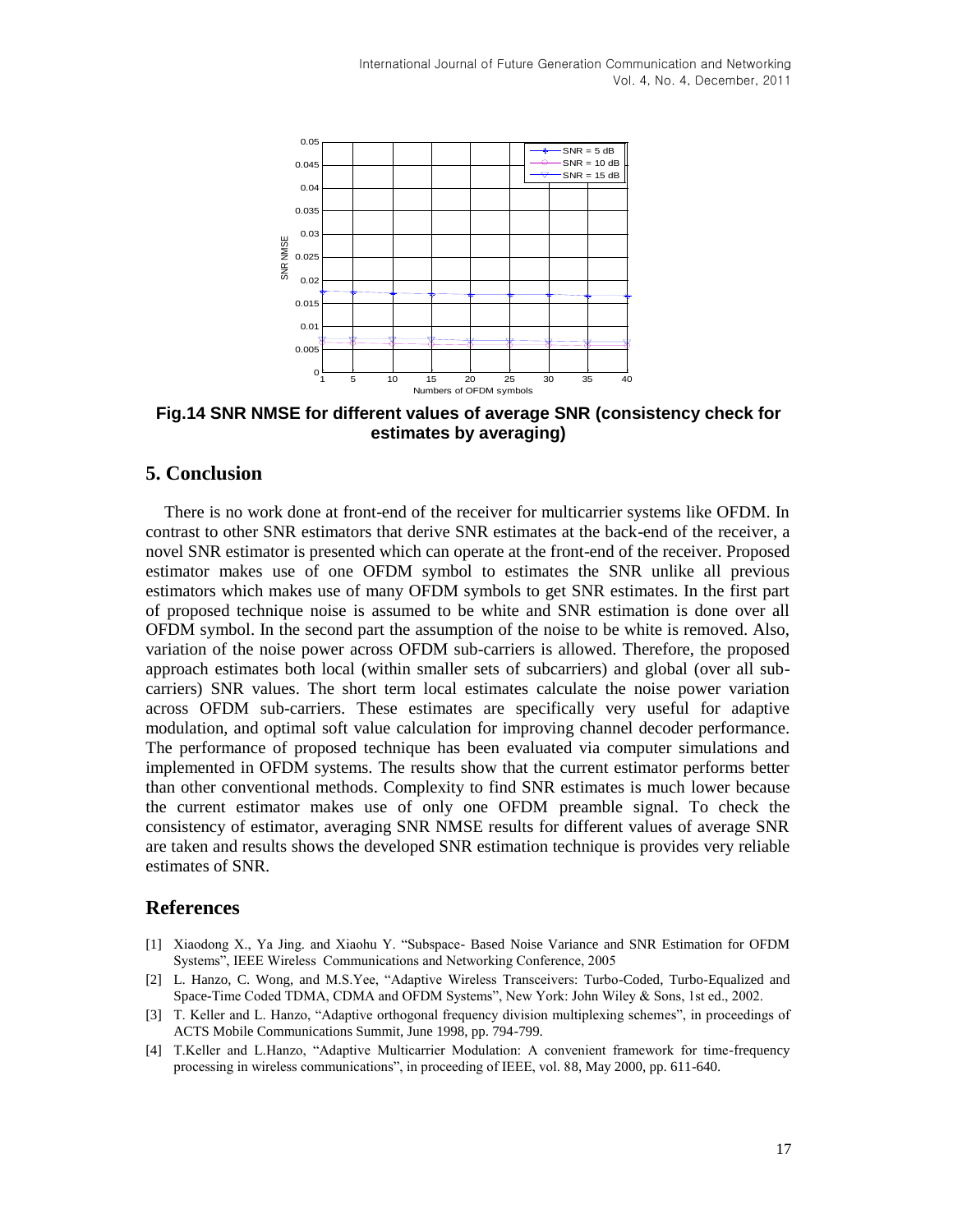- [5] Reddy, S. and Arslan H. "Noise Power and SNR Estimation for OFDM Based Wireless Communication Systems", Wireless Communication and Signal Processing Group, 2003
- [6] Bournard, S. "Novel Noise Variance and SNR Estimation Algorithm for Wireless MIMO OFDM Systems", IEEE GLOBECOM, vol., 2003
- [7] Pauluzzi D.R. and Norman C.B. "A Comparison of SNR Estimation techniques for the AWGN Channel", IEEE Transactions on Communications, Vol. 48 no. 10, 2000
- [8] Nidal S. Kamel et al, "Linear prediction based estimation of signal-to-noise ratio estimation in AWGN channel", ETRI journal, Volume 29, Number 5, October 2007.
- [9] IEEE 802.16-2004,"IEEE Standard for Local and Metropolitan Area Networks Part 16: Air Interface for Fixed Broadband Wireless Access Systems", 2004
- [10] Prasad, R. "OFDM for Wireless Communications Systems", Boston, Artech House Inc., 2004
- [11] Goldsmith, A. "Adaptive Modulation and Coding for fading Channels", IEEE Proceedings of the Information Theory and Communications Workshop, 1999.
- [12] M.Turkboylari and G. L. Stuber, "An efficient algorithm for estimating the signal-to-interference ratio in TDMA cellular systems", IEEE Transactions on communications, vol. 46, June 1998, pp. 728-731.
- [13] Wax M. and ,Kailath T. "Detection of Signals by Information Theoretic Criteria", IEEE Transactions on Acoustics, Speech and Signal Processing, Vol. ASSP-33 NO.2, 1985
- [14] Schmidl et al, "Robust frequency and timing synchronization for OFDM", EEE Trans. Commun, pp. 1613- 1621, 2007
- [15] IEEE802.16-2004, Standard for local and metropolitan area networks: Air interface for fixed broadband wireless access systems – Revision of IEEE802.16. New York: The Institute of Electrical and Electronics Engineers Inc.
- [16] Taesang, Y., Lavery R.J, Goldsmith A, and Goodman D. "Throughput Optimization using Adaptive Techniques", Technical Report, Wireless Systems Lab, Stanford University, 2004
- [17] Haykin, S. and Moher, M. "Modern Wireless Communicatios", Ontario, Pearson Education Inc., 2005
- [18] Rana Shahid Manzoor, Wabo Majavu, Varun Joeti, Nidal Kamel and Muhammad Asif, "Front-End estimation of Noise Power and SNR in OFDM Systems", IEEE-ICIAS vol., 2007, Pages 435-439
- [19] Rana Shahid Manzoor,Varun Jeoti, Nidal Kamel And M.Asif,"A Novel Front-End Noise Power and SNR Estimation For OFDM Systems", WINSYS 2008 - International Conference on Wireless Information Networks and Systems, Proceedings 2008, Pages 140-144
- [20] T.S.Gagandeep et al. "Performance analysis of extended SNR estimation for OFDM system under AWGN and Rayleigh channels" / (IJAEST) International Journal of Advanced Engineering Sciences and Technologies Vol. No. 9, Issue No. 1, 2011, Pages 061 - 067
- [21] SHEN Weijie, SUN Haixin2, CHENG En, ZHANG Yonghuai "SNR Estimation Algorithm Based on Pilot Symbols for DFT-Spread OFDM Systems over Underwater Acoustic Channels", Journal of Convergence Information Technology, Volume 6, Number 2. February 2011, Pages 191-196.

### **Authors**



**Rana Shahid Manzoor** is currently PhD student in Electrical & Electronic department, Universiti Teknologi PETRONAS (UTP) Malaysia and also working as research associate. He received his MS degree in Electrical & Electronic Engineering from UTP in July-2008. He worked as Teaching Research Assistant during his MS degree. He received his BS degree in Computer Engineering (With Honors) from University of Engineering and Technology Taxila (UET), Pakistan in Jan-2005. He served 1 year as Teaching and Research Associate (TRA) in UET Taxila, Pakistan. His research Focused on Wireless LAN and MAN technologies; signal processing, SNR estimation, noise power estimation and wavelet packets based OFDM systems, RFID and WSN integration for environmental monitoring.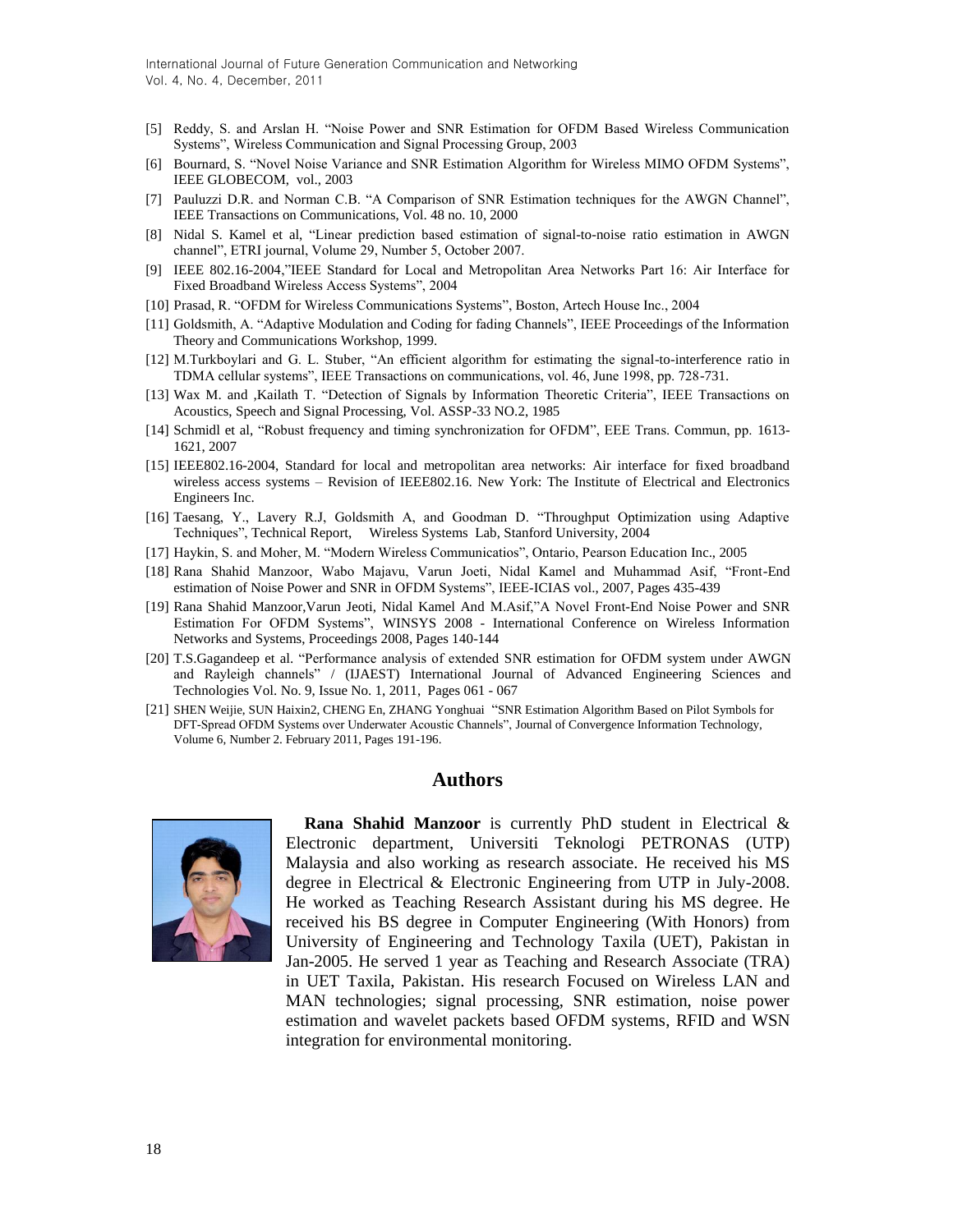

**Varun Jeoti** received his Ph.D. degree from Indian Institute of Technology Delhi India in 1992. He worked on several sponsored R&D projects in IIT Delhi and IIT Madras during 1980 to 1989 developing Surface Acoustic Wave Pulse Compression filters, underwater optical receivers etc.. He was a Visiting Faculty in Electronics department in Madras Institute of Technology for 1 year during 1989 to 1990 and joined Delhi Institute of Technology for next 5 years till 1995. He moved to Electrical & Electronic Engineering (E&E Engg) department of Universiti Sains Malaysia in 1995 and joined E&E Engg of Universiti Teknologi PETRONAS (UTP) in 2001. His research interests are in Wireless LAN and MAN technologies, DSL technology and related signal processing.



**Nidal Kamel** received his Ph.D degree (Hons) in telecommunication and statistical signal processing from the Technical University of Gdansk, Poland, in 1993. His research is focused on linear estimation, noise reduction, pattern recognition, optimal filtering, and telecommunications. Currently he is working for Universiti Teknologi PETRONAS (UTP), Malaysia. He is senior member of IEEE. His research interests are in Wireless Communication, Estimation theory, probability and staistic related signal processing.



**Mohammad Asif Khan** is currently PhD student in Electrical & Electronic department, Universiti Teknologi PETRONAS (UTP) Malaysia and also doing research assistantship. He received his MS degree in Electrical & Electronic Engineering from UTP in July-2009. He worked as Graduate Research Assistant during his MS degree. He received his BS degree in Computer Engineering from University of Engineering and Technology (UET) Taxila, Pakistan in Jan-2005. He worked as Teaching and Research Associate for 1 year in UET Taxila Pakistan. His research focused on security of wireless systems and signal processing.